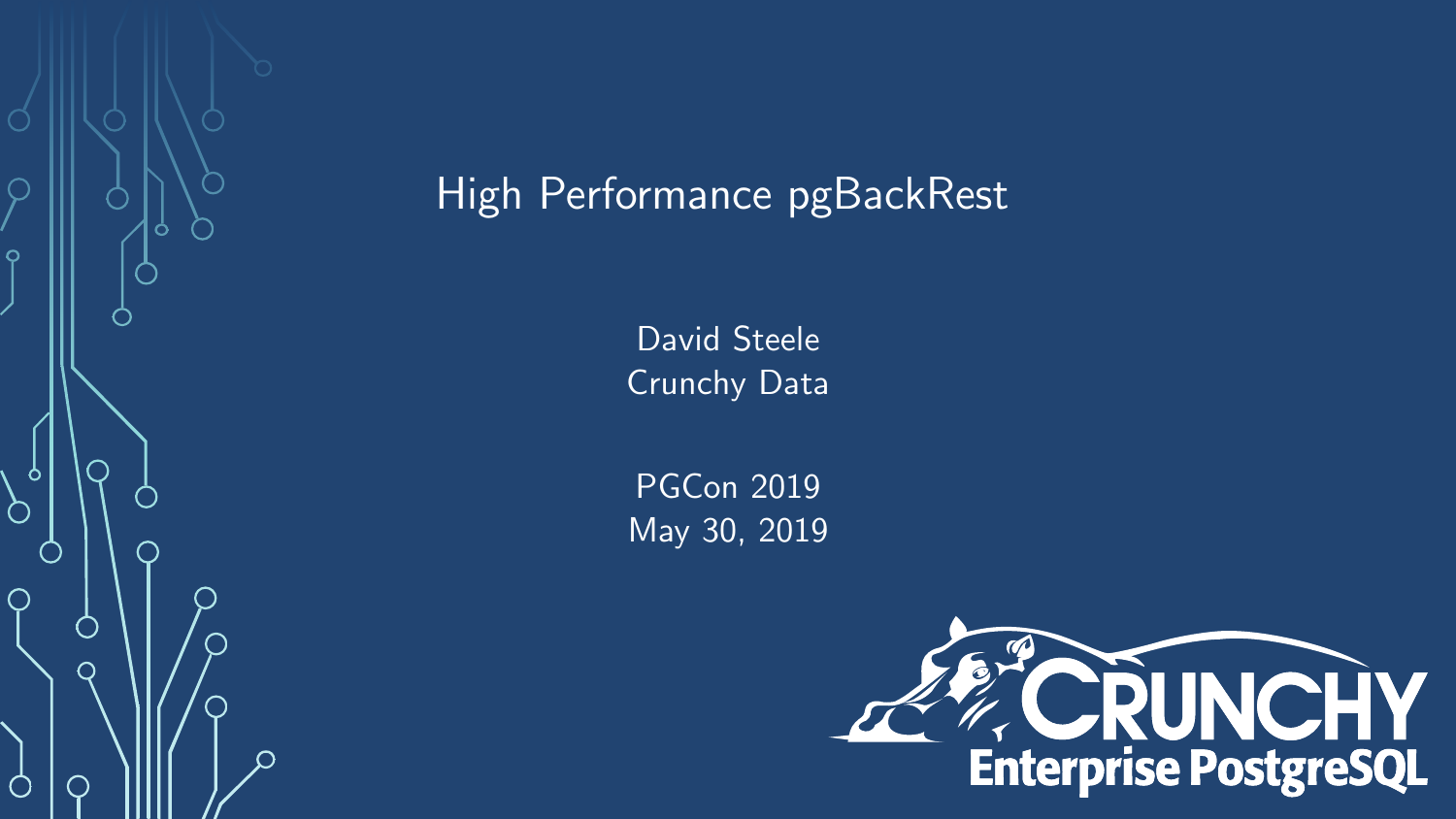# Agenda



### [Core Commands](#page-4-0)

#### [Archive Push](#page-5-0)



 $\int$ 

 $\begin{matrix} \end{matrix}$ 

 $\overline{C}$ 









#### [Other Considerations](#page-13-0)



[Questions?](#page-16-0)

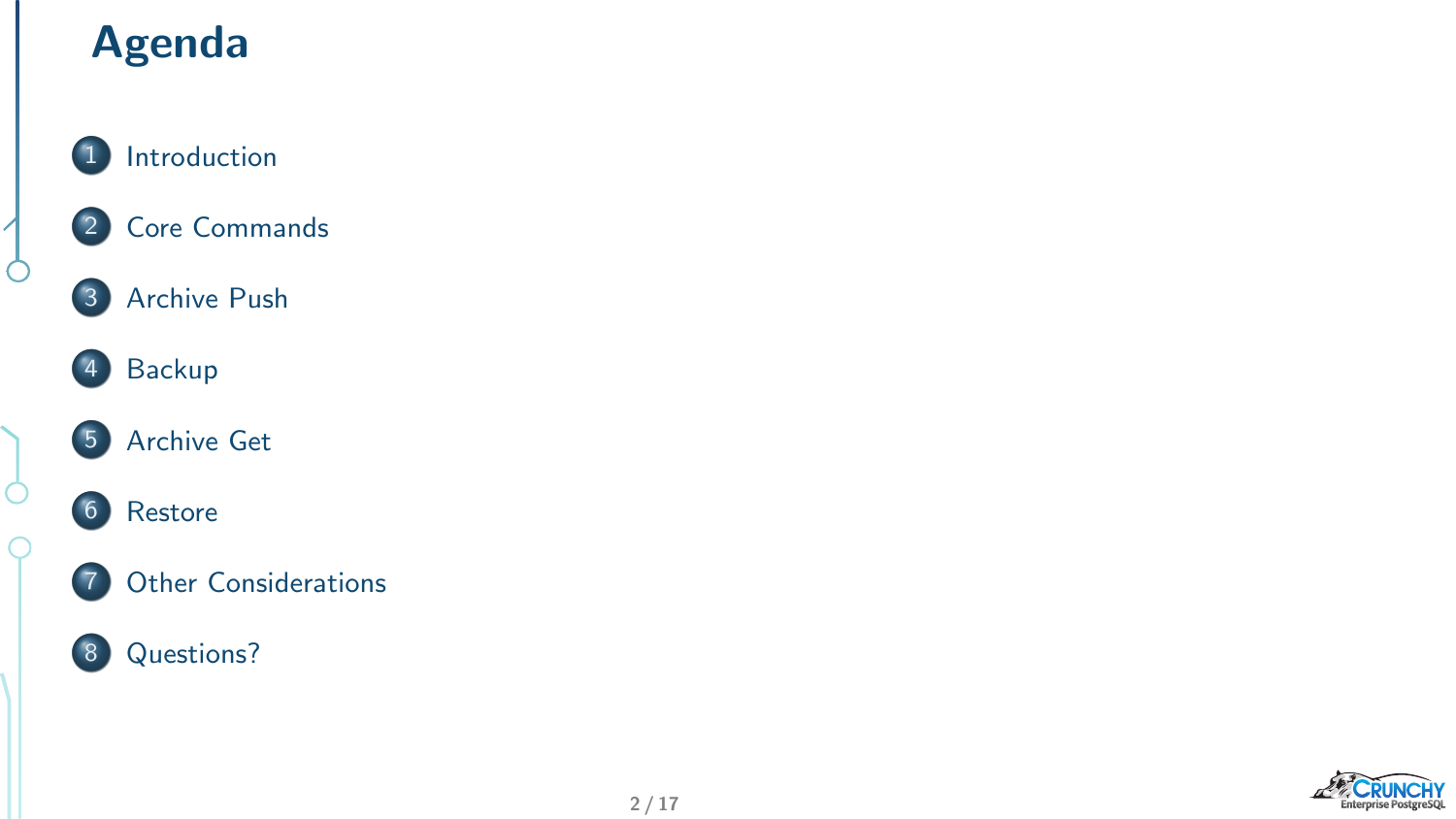### <span id="page-2-0"></span>About the Speaker

- Principal Architect at Crunchy Data, the Trusted Open Source Enterprise PostgreSQL Leader.
- Actively developing with PostgreSQL since 1999.
- **•** Primary author of pgBackRest and co-author of pgAudit.
- **PostgreSQL Contributor.**

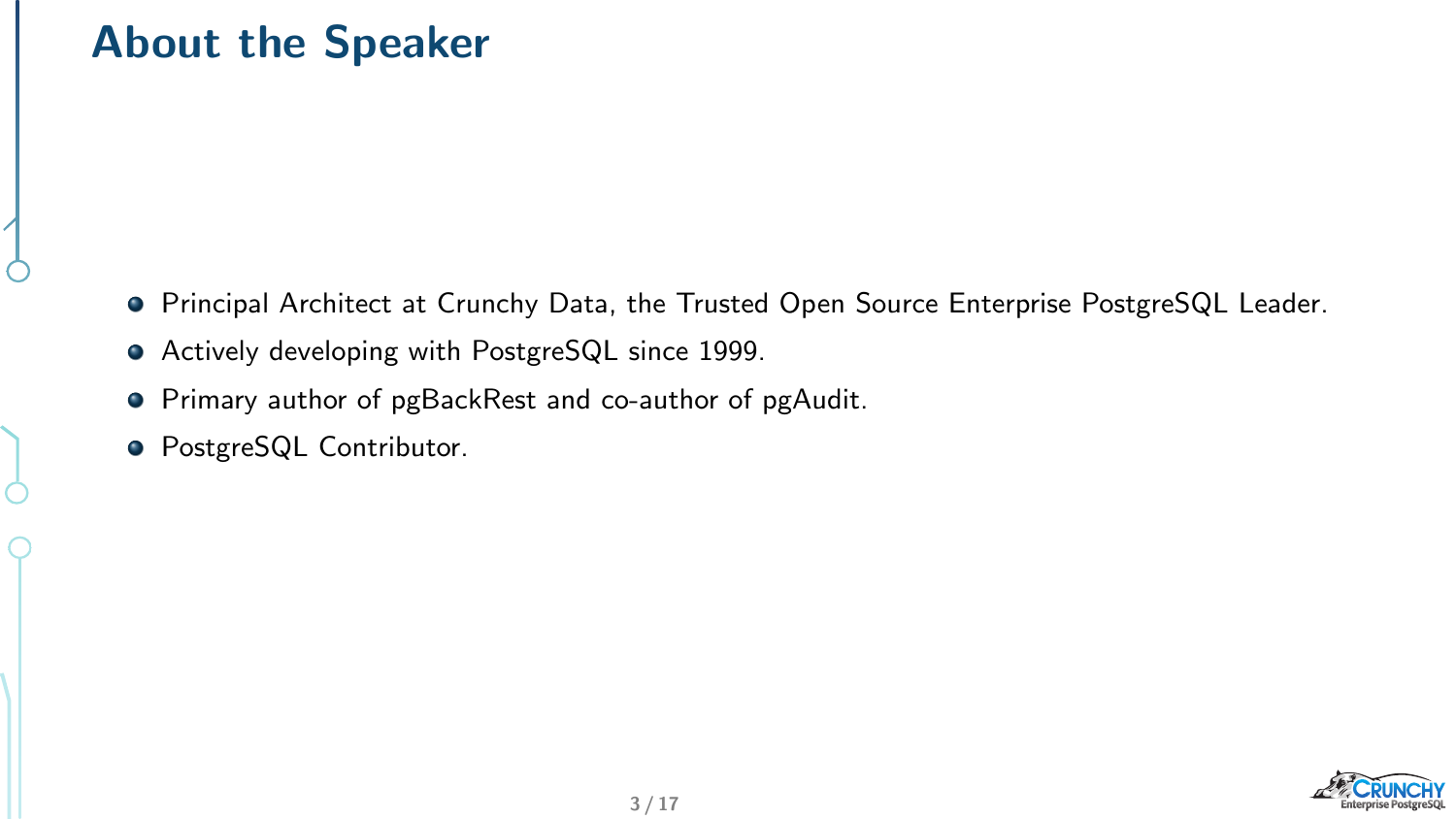pgBackRest aims to be a simple, reliable backup and restore system that can seamlessly scale up to the largest databases and workloads.

pgBackRest has a strong emphasis on performance, including:

- Parallel/asynchronous operation for all core commands
- **•** Backup from Standby
- Advanced configuration for tuning specific commands

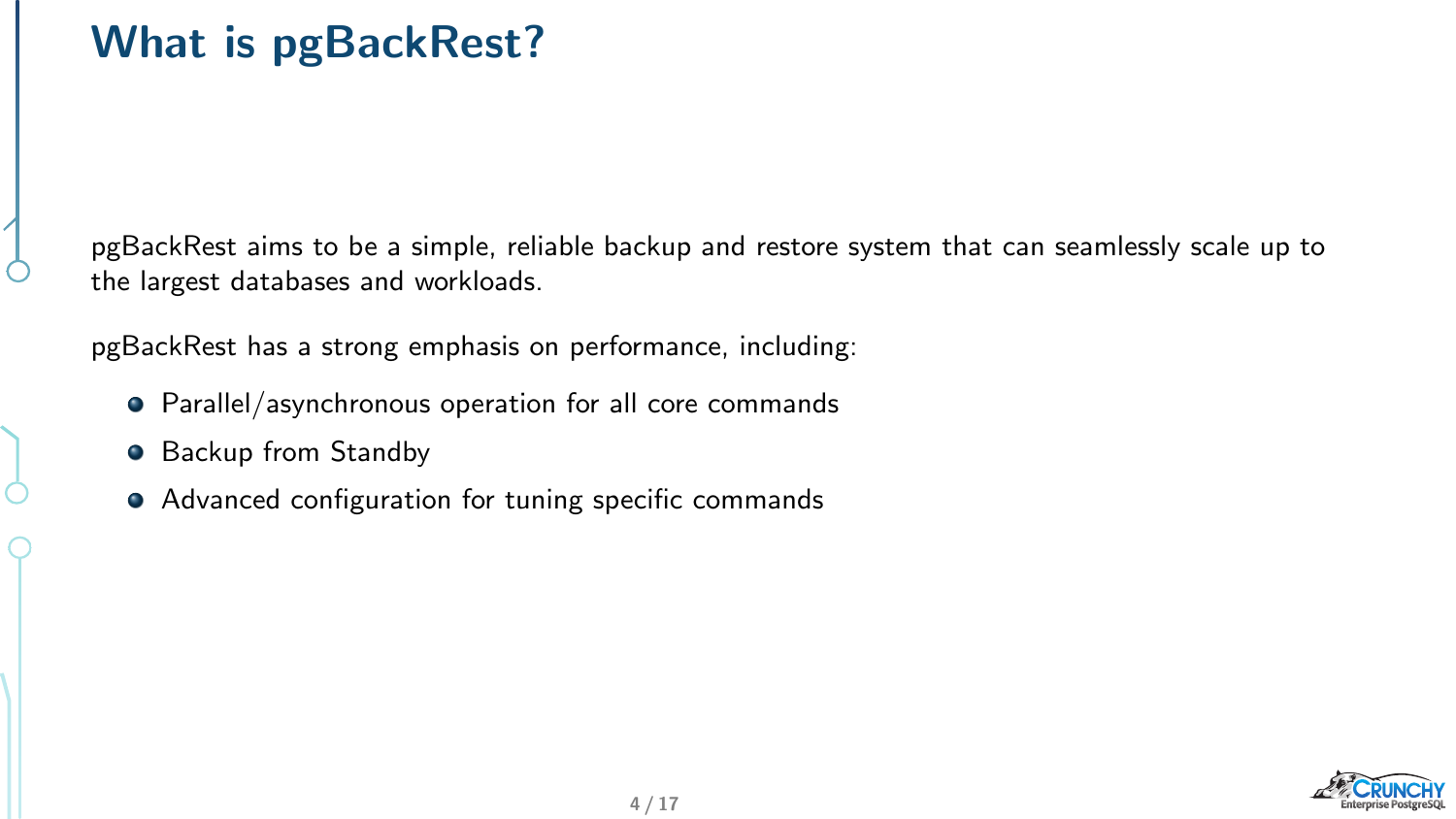## <span id="page-4-0"></span>Core Commands

**Archive Push** 

Allows PostgreSQL to push a completed WAL segment to the repository.

**•** Backup

Backup a PostgreSQL cluster.

**Archive Get** 

Allows PostgreSQL to get a completed WAL segment from the repository.

**•** Restore

Restore a PostgreSQL cluster.

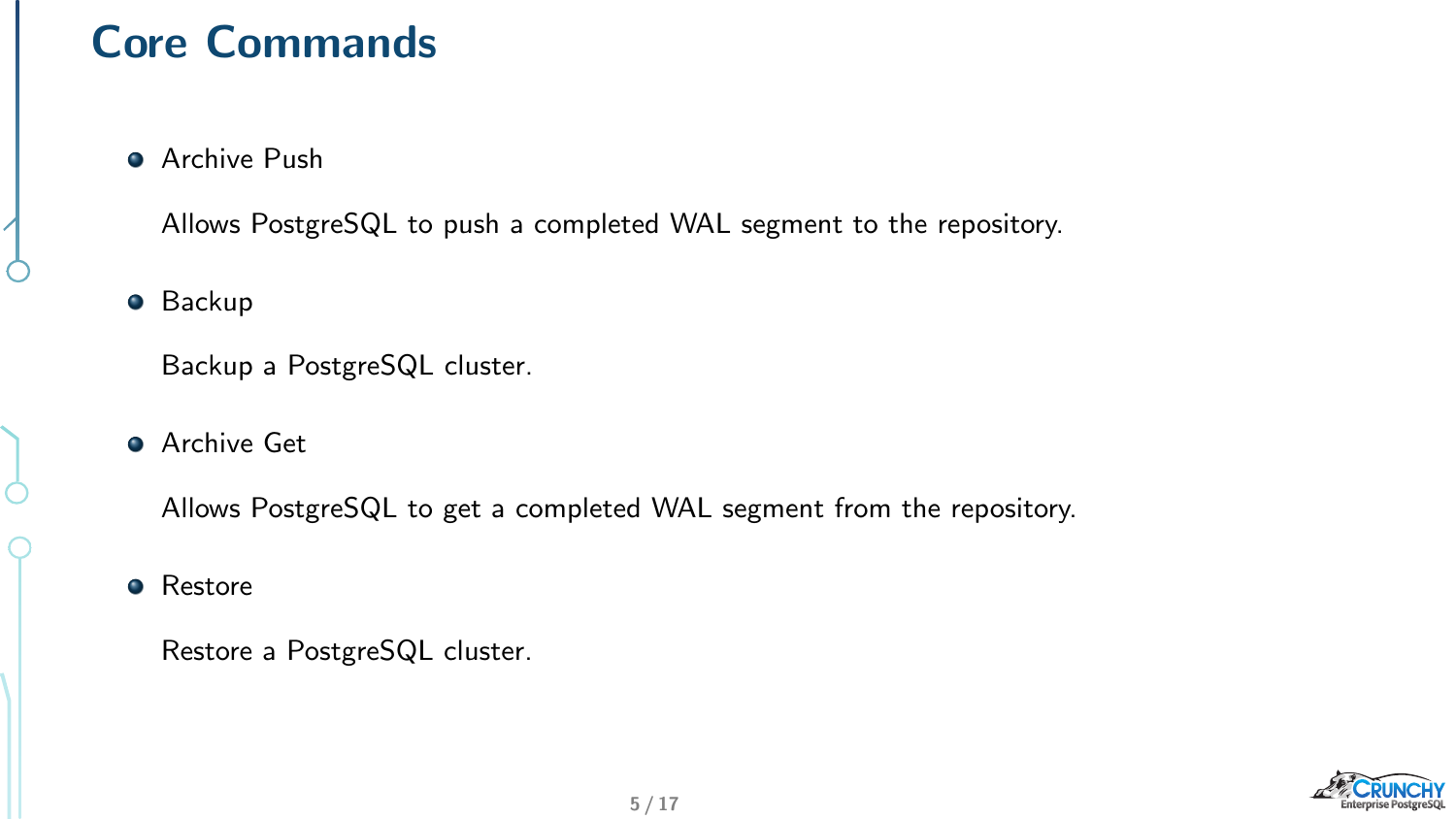### <span id="page-5-0"></span>Archive Push Features

- Asynchronous operation
	- Asynchronously scan the archive status directory for WAL segments that are ready to be archived.
	- Store status of each WAL segment locally so PostgreSQL can be notified via the archive command of success or failure.
	- Written in pure C for performance.
- **•** Parallelism
	- Checksum, compress, encrypt, and transfer in parallel to improve throughput.

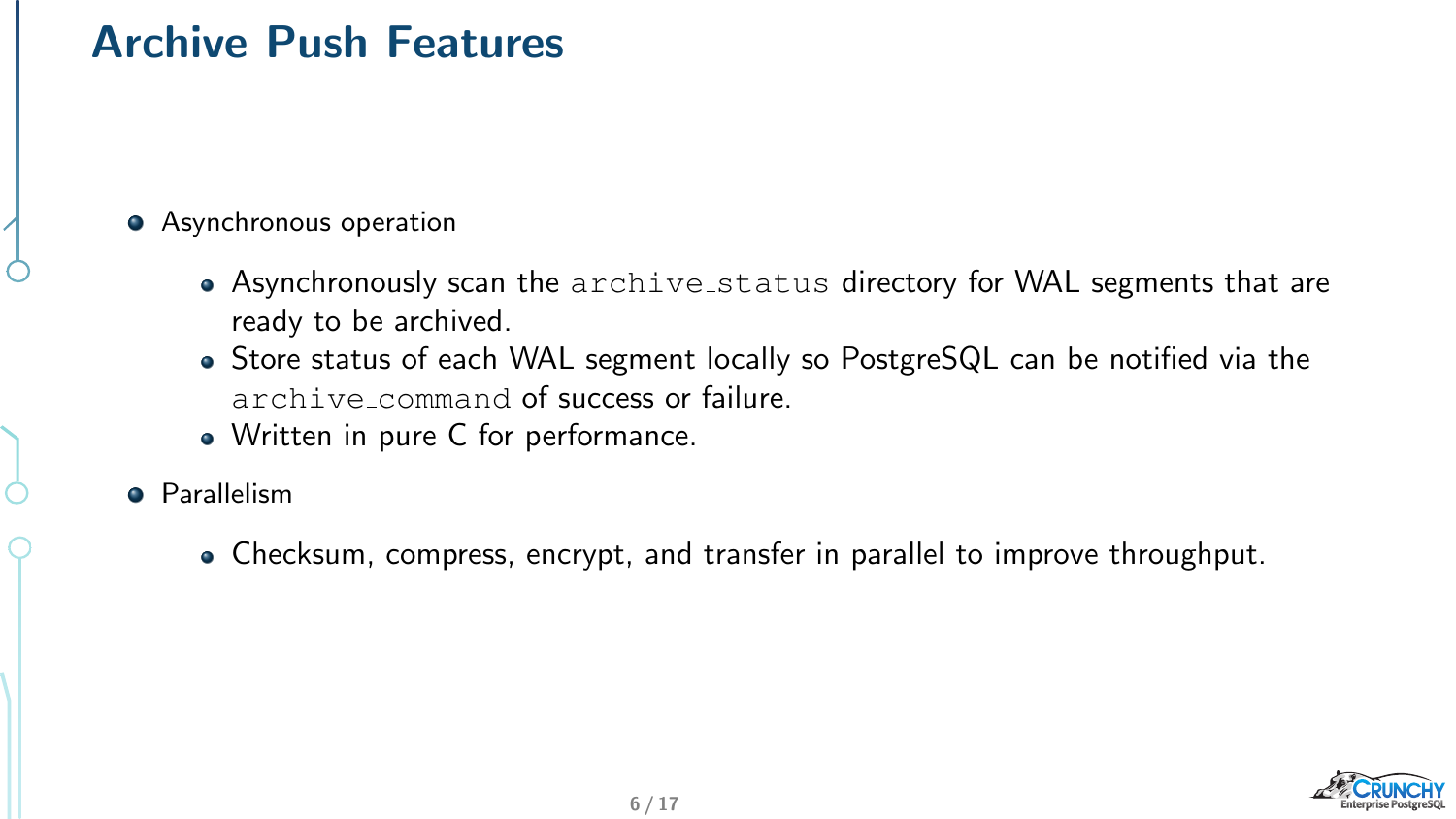# Archive Push Configuration

#### pgbackrest.conf

[global:archive-push] archive-async=y process-max=4 spool-path=/path/to/spool

- $\bullet$  The spool-path parameter is optional (defaults to /var/spool/pgbackrest).
- The spool directory must exist for asynchronous operation.
- Note that configuration may be done with environment variables, e.g. PGBACKREST\_ARCHIVE\_ASYNC, or the command-line, e.g. --archive-async.

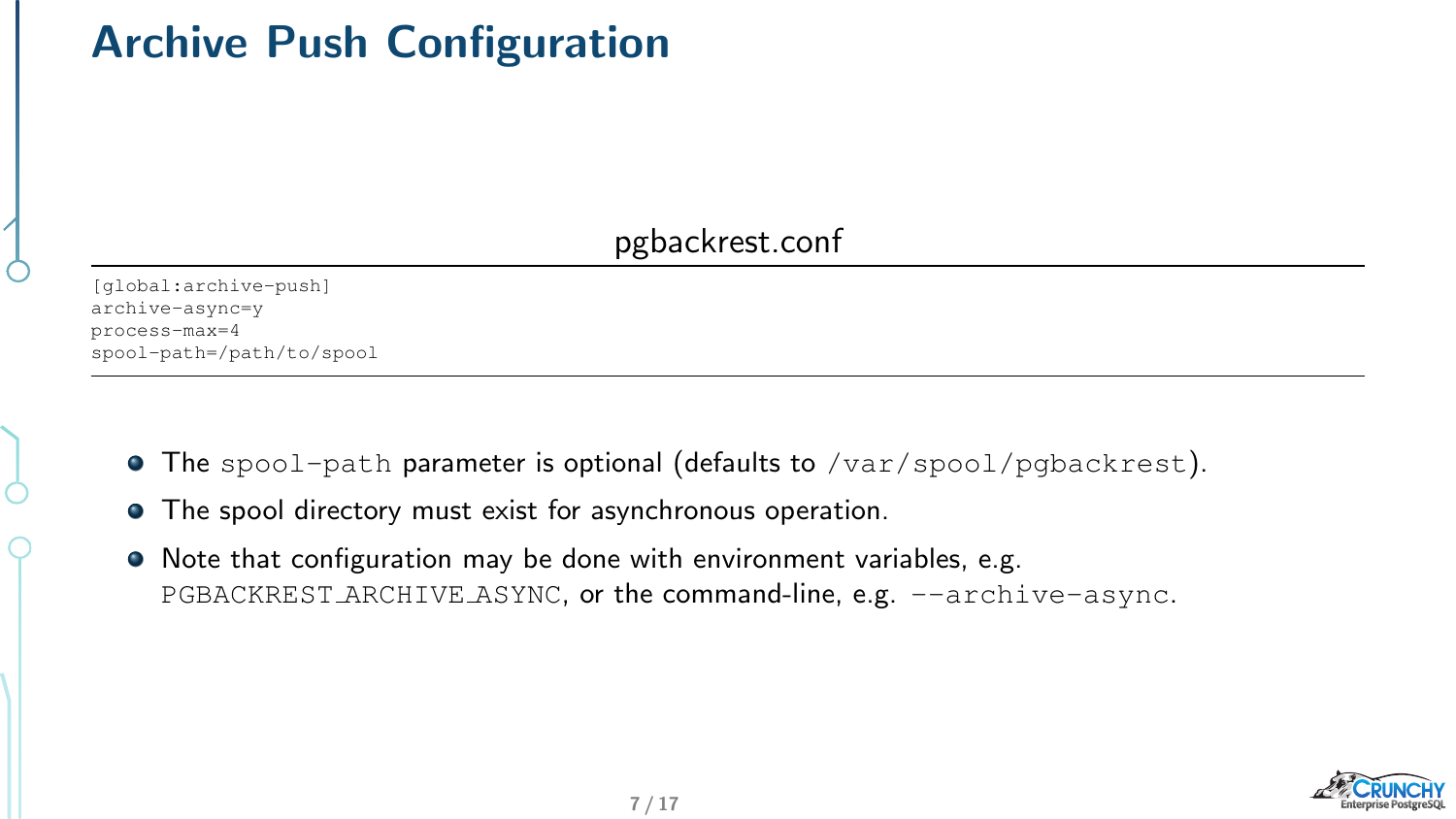### <span id="page-7-0"></span>Backup Features

- Backup from Standby
	- Perform most of the backup from a standby to reduce load on the primary.
	- Primary and standby are automatically selected from a list of clusters.
- **•** Parallelism
	- Checksum, compress, encrypt, and transfer in parallel to improve throughput.

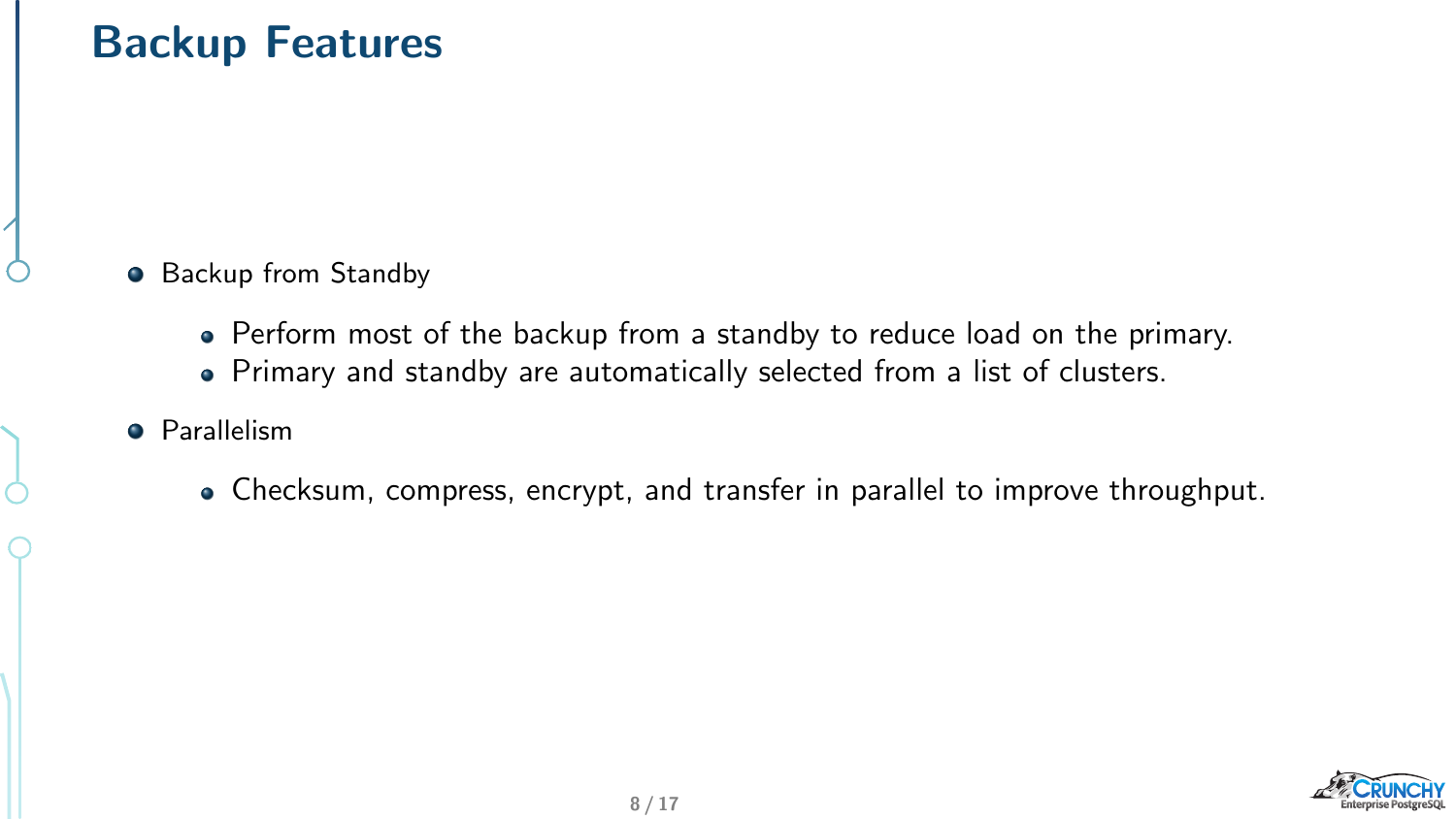# Backup Configuration

#### pgbackrest.conf

| [qlobal:backup]                 |
|---------------------------------|
| backup-standby=y                |
| process-max=8                   |
| [demo]                          |
| pg1-host=pg1                    |
| pq1-path=/var/lib/postgresgl/10 |
| pg2-host=pg2                    |
| pq2-path=/var/lib/postgresgl/10 |
| pg3-host=pg3                    |

- pg3-path=/var/lib/postgresql/10
	- The current primary can be in any position in the list of PostgreSQL servers.
	- The first live standby found will be used to perform the backup.

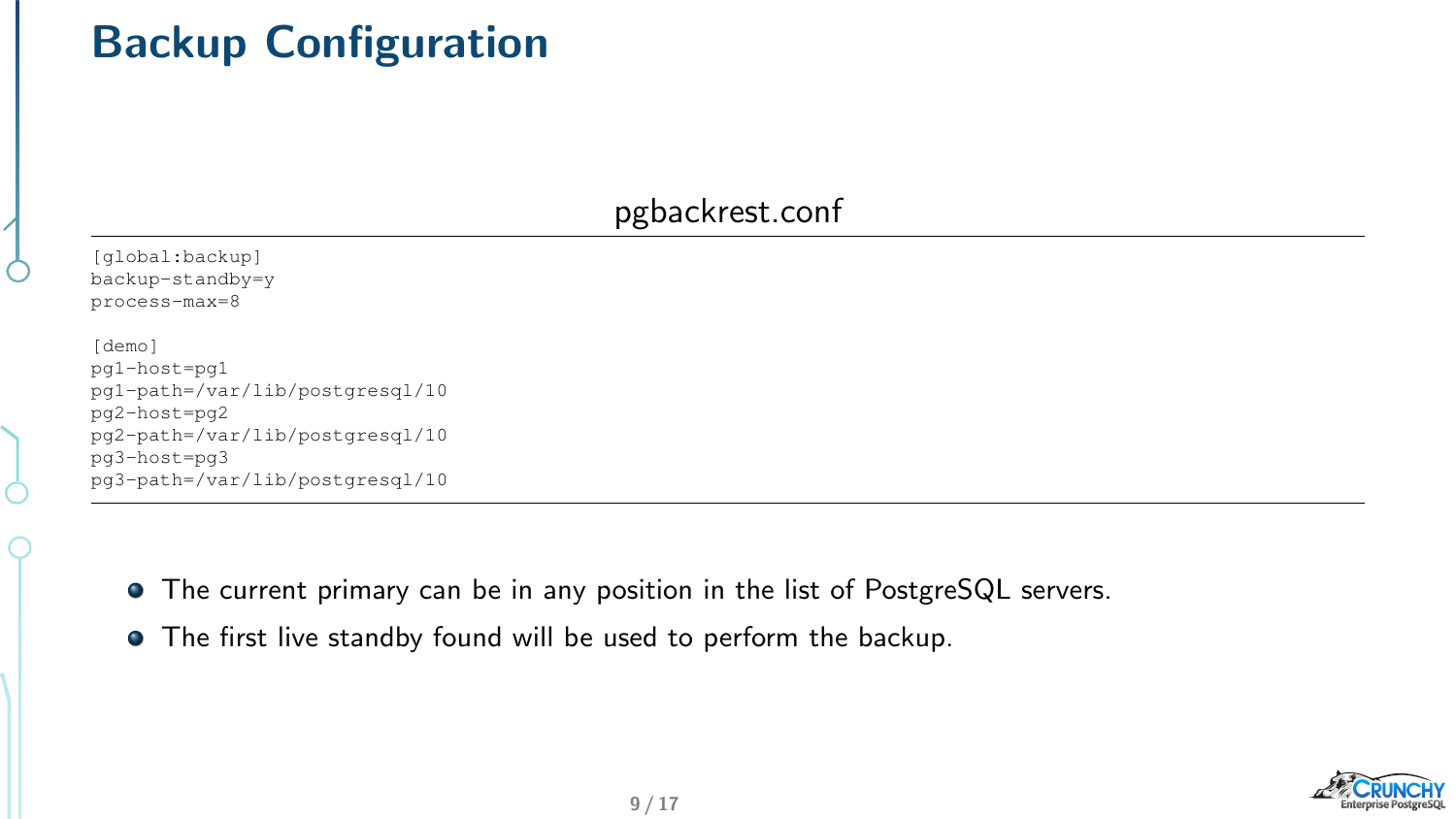### <span id="page-9-0"></span>Archive Get Features

#### Asynchronous operation

- Asynchronously build a queue of WAL segments that PostgreSQL will need.
- Move or copy segments from the queue when requested by restore command.
- The spool directory should be located on the same device as  $pq_xlog/pq_w$  Tor best performance.
- Written in pure C for performance.
- **•** Parallelism
	- Transfer, decrypt, decompress, and checksum in parallel to improve throughput.

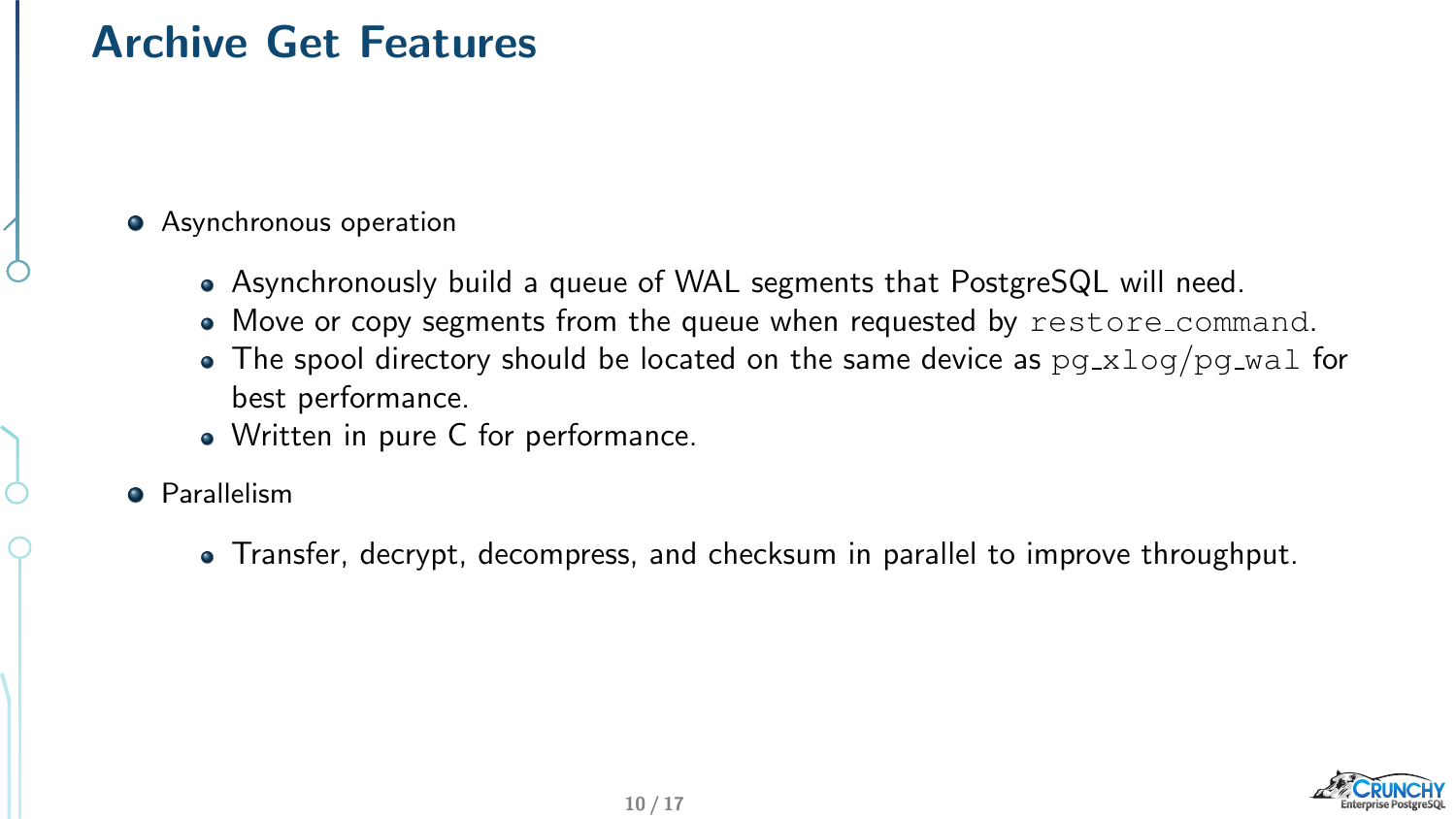# Archive Get Configuration

### pgbackrest.conf

[global:archive-get] archive-async=y archive-get-queue-max=1GB process-max=2

- Archive Get generally requires fewer processes than Archive Push because decompression is less CPU-intensive than compression.
- On the other hand, clusters in recovery have more CPU resources to spare.
- The idea is to keep PostgreSQL supplied with WAL so that it doesn't need to wait.

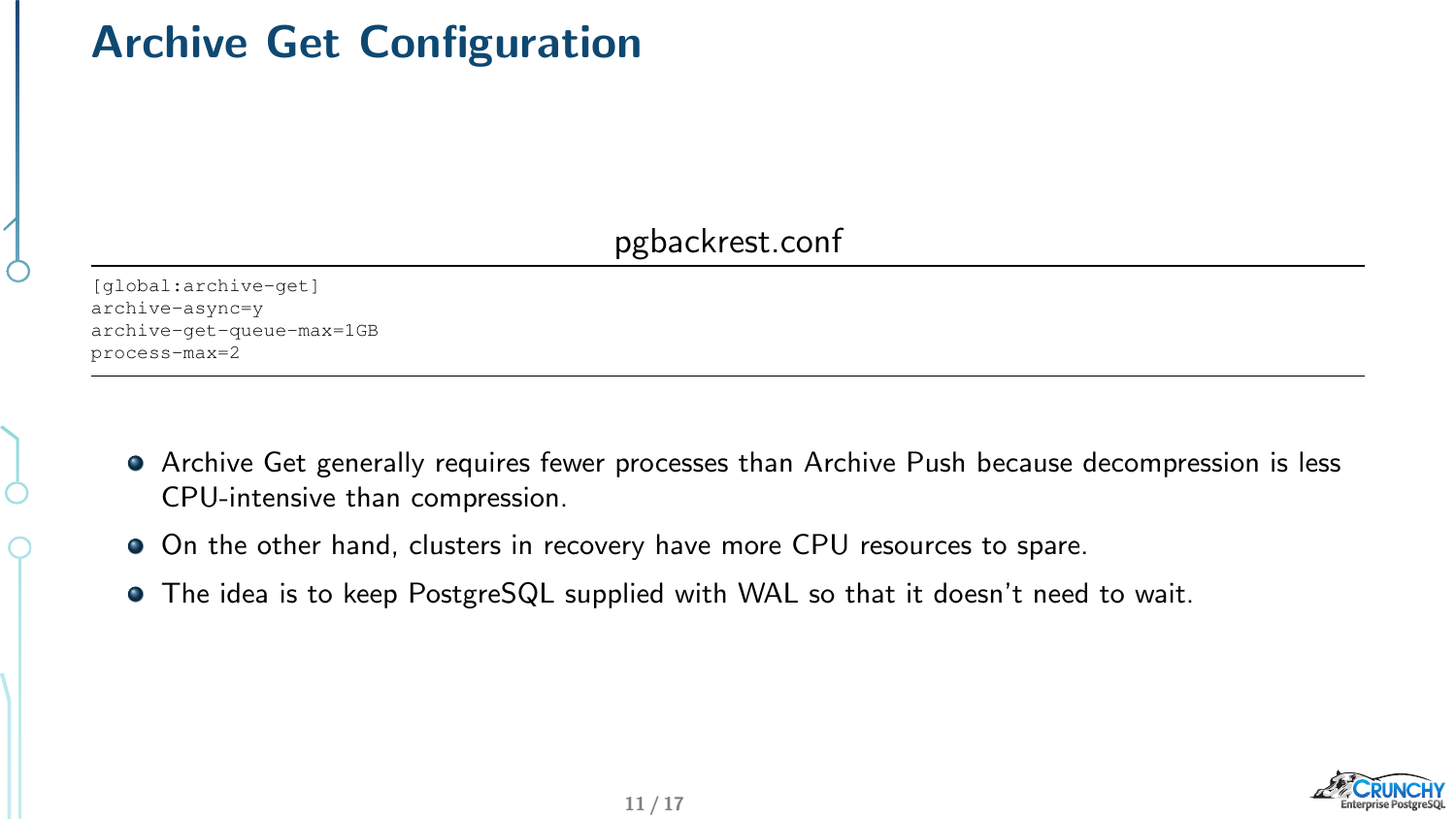### <span id="page-11-0"></span>Restore Features

Restore performance is far more important than backup performance!

- **•** Delta operation
	- Checksum local cluster files to determine what can be preserved.
	- Transfer only files that have changed since the last backup from the repository.
- **•** Parallelism
	- Transfer, decrypt, decompress, and checksum in parallel to improve throughput.

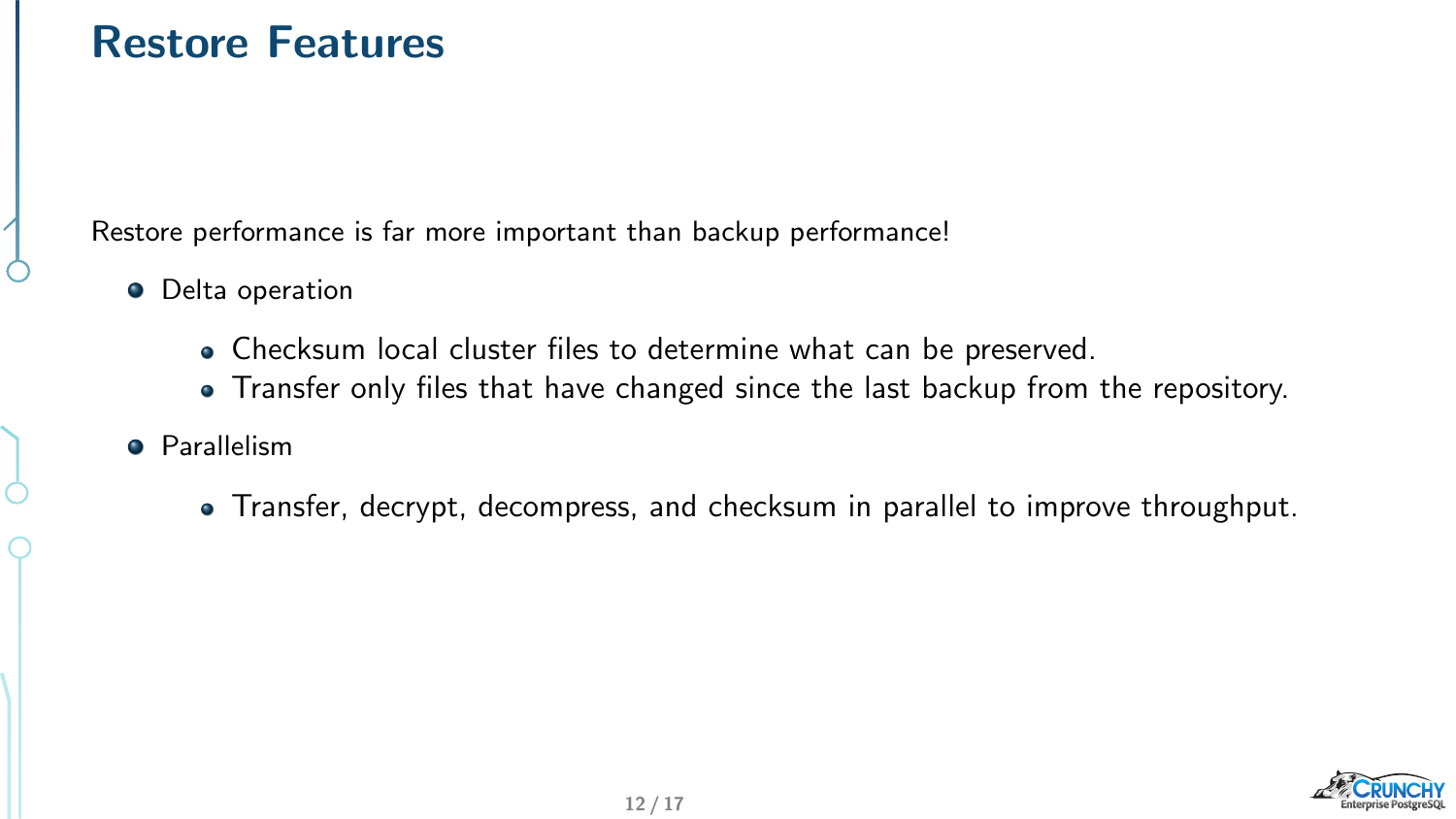## Restore Configuration

pgbackrest.conf

[global:restore] process-max=16 delta=y

Ò

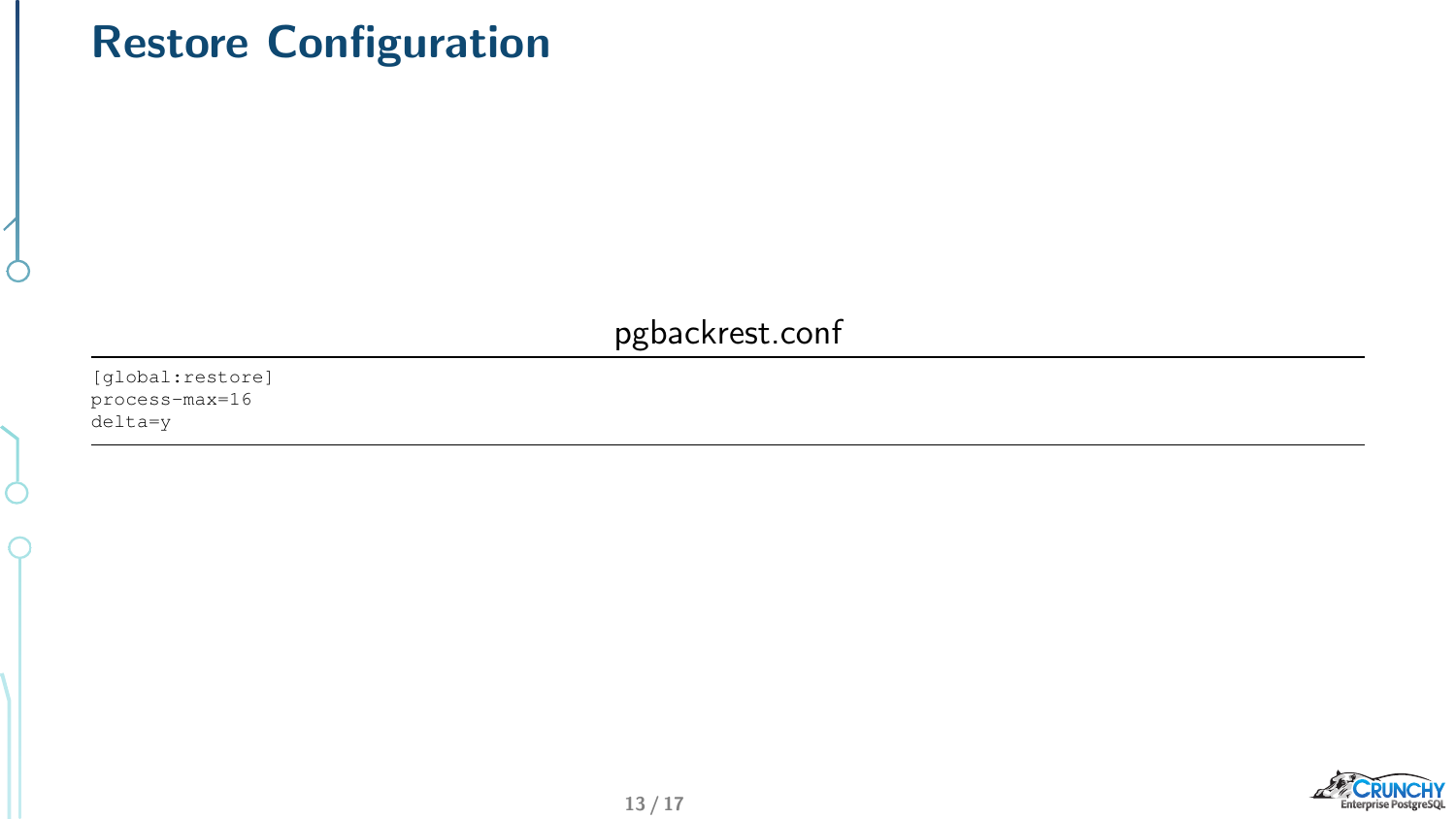## <span id="page-13-0"></span>High Latency



The process-max option can be used to speed transfers on high latency storage such as S3.

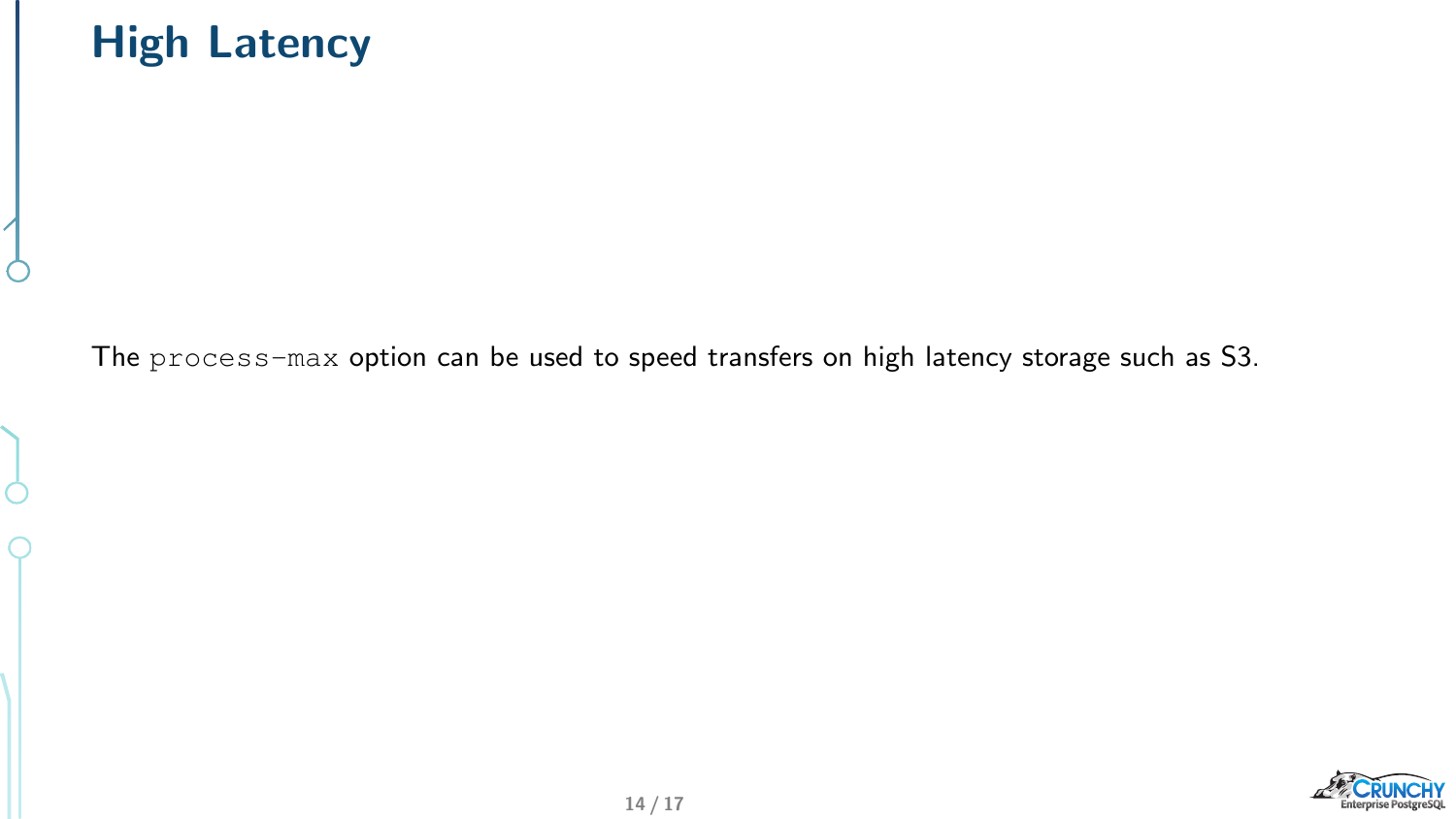### **Compression**

The compress-level option can be lowered (e.g. 6 to 3) to reduce the CPU cost of compression. This also reduces the compression ratio, but the time savings are often worth it.

We are introducing  $1z4$  support soon for a faster alternative to  $qzip$ .

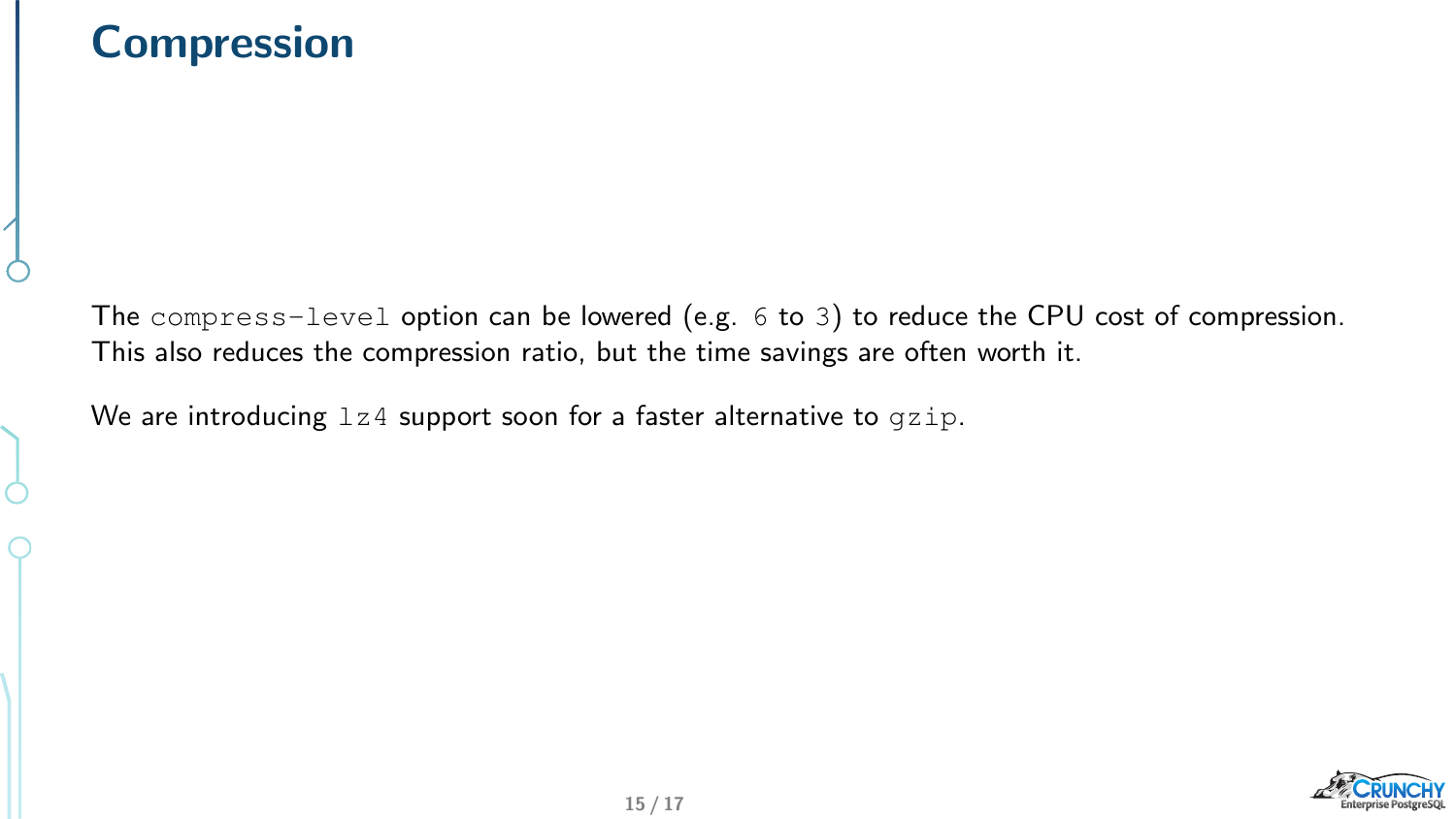### The Future

The entire project will be migrated to C by the end of 2019. We are adding in many performance enhancements as we go.